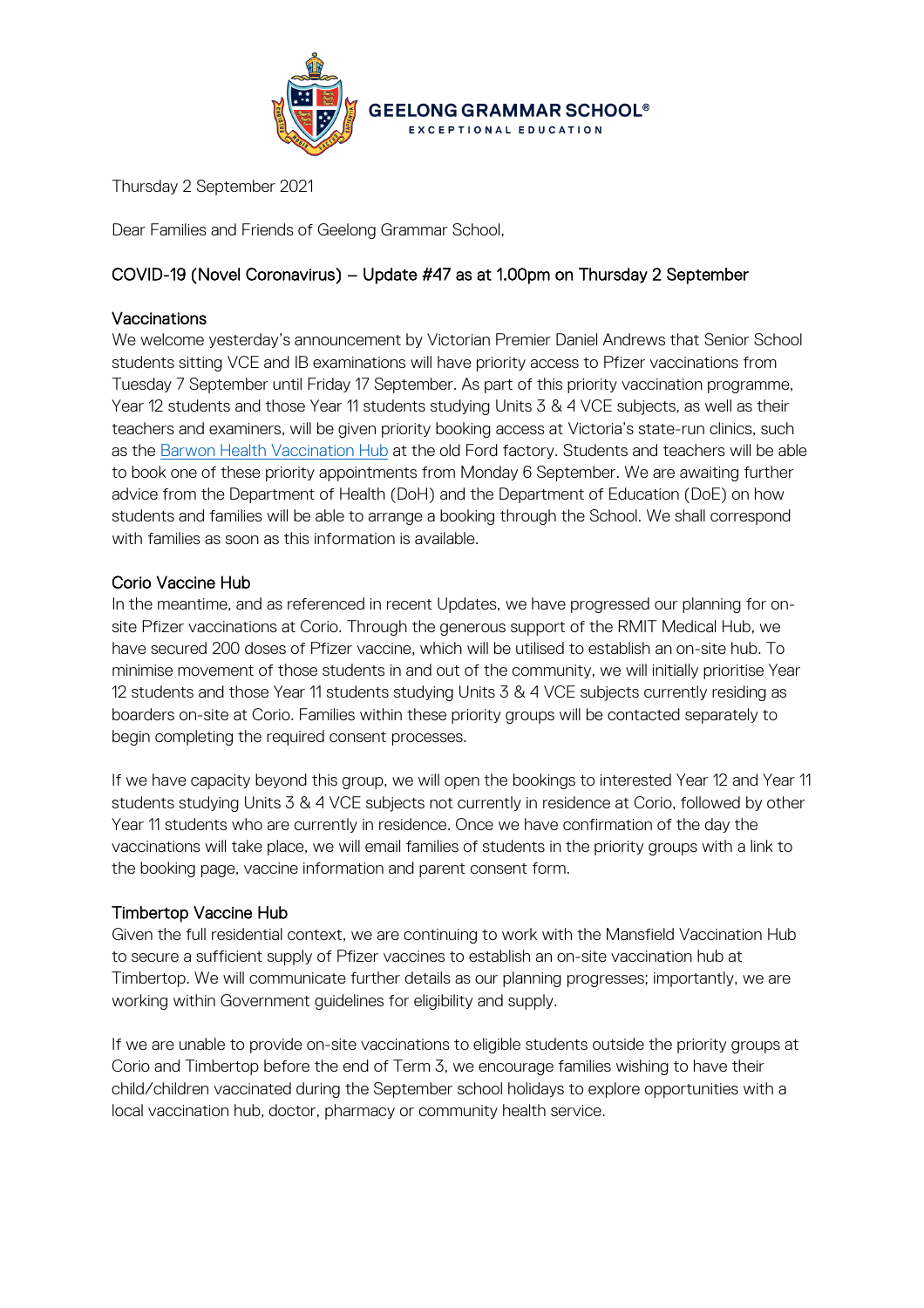### Off-site Vaccine Arrangements for Corio Boarders

We are aware that some families have been able to arrange vaccinations for their child/children. For families of boarding students at Corio wishing to have their child/children vaccinated, the School will continue to manage this process in a safe and orderly manner in coordination with Heads of House (to arrange a staff member to accompany vaccination appointments) and our Kennedy Health Centre (to monitor potential side effects). Reasonably and appropriately, given our staffing capacity and priorities, the School can only facilitate transport to the [Barwon Health](https://www.barwonhealth.org.au/coronavirus/booking-a-vaccination)  [Community Vaccination Hub](https://www.barwonhealth.org.au/coronavirus/booking-a-vaccination) at the old Ford Factory in Norlane.

Our oversight of this programme is essential so that we can adequately attend to the varying needs of the students in our care. Please aim to make your bookings in the afternoons between noon and 3.00pm. Using this time window will allow us to facilitate transport and offer wellbeing support. Please notify your child's Head of House immediately, read the Australian Government's Information Sheet and complete the Australian Government's [COVID-19 Consent Form](https://hive.ggs.vic.edu.au/homepage/6123) if you secure a vaccination booking.

# Please note: vaccinations are voluntary and only administered with consent (being parental consent, or student consent for 18-year-olds who are legally able to consent to medical treatment).

## September School Holidays

As outlined in [Update #44,](https://www.ggs.vic.edu.au/ArticleDocuments/1007/Coronavirus%20Update%2044_270821.pdf.aspx) our Corio Campus will remain open across the September school holidays as an "authorised provider" (boarding school context) of residential services for Corio and Timbertop students. To help us plan, we remind families to please complete an [Expression of](https://forms.office.com/Pages/DesignPage.aspx?wdLOR=cD20B46A5-F721-487A-A303-9F702D4D82B2#FormId=ELu_KfmYBkWxD1P2rSx8EhNGL3Sos4VPnO1rlxA0dvVUMzdEWVU1SUJPTEZUOTlOVURHMDVQOERJMi4u&Token=10c5ff6ac2e4480e955fb2c58e18912e)  [Interest](https://forms.office.com/Pages/DesignPage.aspx?wdLOR=cD20B46A5-F721-487A-A303-9F702D4D82B2#FormId=ELu_KfmYBkWxD1P2rSx8EhNGL3Sos4VPnO1rlxA0dvVUMzdEWVU1SUJPTEZUOTlOVURHMDVQOERJMi4u&Token=10c5ff6ac2e4480e955fb2c58e18912e) for your child to attend the School Holiday programme at the Corio Campus no later than 12.00pm (noon) on Friday 3 September.

In that same Update (#44) we also invited all Victorian-based GGS families to volunteer if they are able to provide accommodation for students across the School holiday period. Please complete the Offer [of Provision of Holiday Accommodation](https://forms.office.com/Pages/DesignPage.aspx?wdLOR=c7ED72539-2590-462D-9BF4-D4AFD01443FF#FormId=ELu_KfmYBkWxD1P2rSx8EhNGL3Sos4VPnO1rlxA0dvVURVhSSUkzRDY5VUc4M1pBNVJBUlRVMThXOC4u&Token=c03ac5a079ce476396b94203bf8c701e) form if you are able to assist.

#### General Assessment Test (GAT) Postponed

The Victorian Curriculum and Assessment Authority (VCAA) has confirmed that the General Assessment Test (GAT) will now be held on Tuesday 5 October from 10.00am-1.15pm. VCAA has advised that this will be subject to public health advice nearer to the date.

# Please note: all students returning to site to complete essential assessments are required to have a COVID test 72 hours prior to attending on-site.

#### Corio Athletics Carnival

The ongoing Delta outbreak and extended lockdown in Victoria has resulted in the cancellation of the Corio House Athletics Carnival. This is disappointing as we had continued to progress plans for an event for Year 5-8 and Year 10-12 students at Corio. The delay to re-opening schools and the lack of certainty for the remainder of Term 3 means that our planning team can no longer make required arrangements with any confidence. Once again, we look forward to hosting a joyous whole school Athletics Carnival in 2022, whilst also empathising with the disappointment for many of our Year 12 leavers.